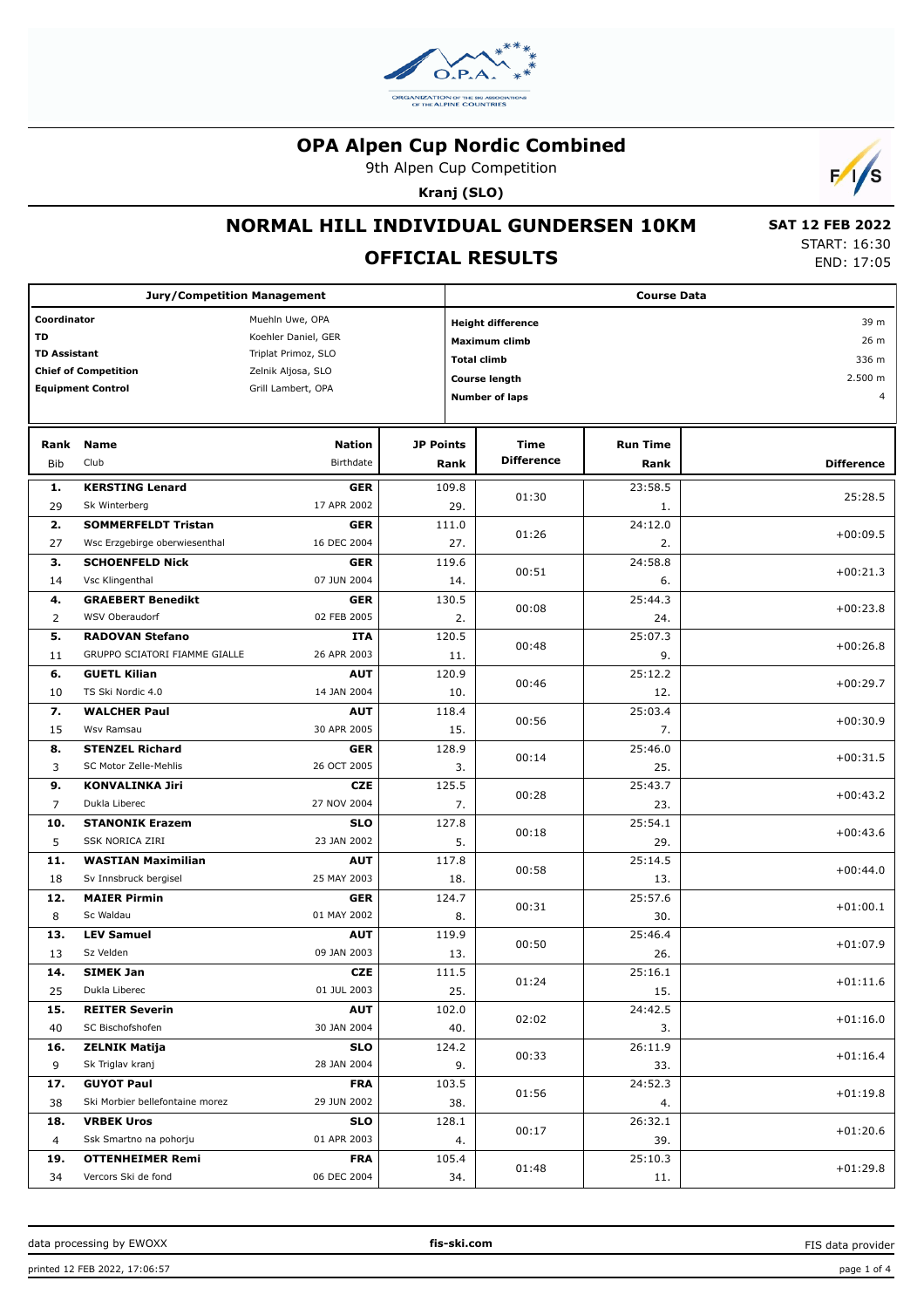

9th Alpen Cup Competition

**Kranj (SLO)**



## **NORMAL HILL INDIVIDUAL GUNDERSEN 10KM**

 **SAT 12 FEB 2022** START: 16:30 END: 17:05

|              | <b>JIANI, 10.JU</b><br>END: 17:05             |                            |                          |                           |                         |                   |
|--------------|-----------------------------------------------|----------------------------|--------------------------|---------------------------|-------------------------|-------------------|
| Rank<br>Bib  | Name<br>Club                                  | <b>Nation</b><br>Birthdate | <b>JP Points</b><br>Rank | Time<br><b>Difference</b> | <b>Run Time</b><br>Rank | <b>Difference</b> |
| 20.          | <b>ARNOLD Sebastian</b>                       | <b>AUT</b>                 | 114.7                    | 01:11                     | 25:52.0                 | $+01:34.5$        |
| 22           | Nordic Team absam                             | 14 DEC 2004                | 22.                      |                           | 28.                     |                   |
| 21.          | <b>STENZEL Albin</b>                          | <b>GER</b>                 | 109.7                    | 01:31                     | 25:34.5                 | $+01:37.0$        |
| 30           | SC Motor Zella-Mehlis                         | 20 APR 2004                | 30.                      |                           | 20.                     |                   |
| 22.          | <b>PFANDL Nicolas</b>                         | <b>AUT</b>                 | 100.0                    | 02:10                     | 24:57.1                 | $+01:38.6$        |
| 45           | <b>WSV Murau</b>                              | 29 MAR 2003                | 45.                      |                           | 5.                      |                   |
| 23.          | <b>DOLEZAL Lukas</b>                          | <b>CZE</b>                 | 111.2                    |                           | 25:42.8                 | $+01:39.3$        |
| 26           | Dukla Liberec                                 | 21 FEB 2006                | 26.                      | 01:25                     | 22.                     |                   |
| 24.          | <b>BRANDNER Sebastian</b>                     | <b>AUT</b>                 | 115.5                    |                           | 26:03.6                 |                   |
| 20           | SC Erzbergland                                | 07 APR 2002                | 20.                      | 01:08                     | 32.                     | $+01:43.1$        |
| 25.          | <b>FISCHBACHER Jonas</b>                      | <b>AUT</b>                 | 106.6                    |                           | 25:29.1                 |                   |
| 32           | Wsv Ramsau                                    | 17 OCT 2004                | 32.                      | 01:43                     | 18.                     | $+01:43.6$        |
| 26.          | <b>ROCHAT Tom</b>                             | <b>FRA</b>                 | 101.2                    |                           | 25:07.9                 |                   |
| 42           | Ski Club xonrupt                              | 20 JAN 2003                | 42.                      | 02:05                     | 10.                     | $+01:44.4$        |
| 27.          | <b>BRAUN Lasse</b>                            | <b>GER</b>                 | 120.3                    |                           | 26:34.6                 |                   |
| 12           | Sv Baiersbronn                                | 28 OCT 2003                | 12.                      | 00:48                     | 40.                     | $+01:54.1$        |
| 28.          | <b>GARBAJS Matic</b>                          | <b>SLO</b>                 | 132.4                    |                           | 27:24.8                 |                   |
| $\mathbf{1}$ | Ssk Ilirija                                   | 21 OCT 2003                | 1.                       | 00:00                     | 47.                     | $+01:56.3$        |
| 29.          | <b>FADRHONS Matej</b>                         | <b>CZE</b>                 | 96.1                     |                           | 25:05.7                 |                   |
| 51           | Dukla Liberec                                 | 14 MAR 2002                | 51.                      | 02:25                     | 8.                      | $+02:02.2$        |
| 30.          | <b>KOHLBERGER Lukas</b>                       | <b>CZE</b>                 | 97.9                     |                           | 25:14.5                 |                   |
| 49           | Dukla Liberec                                 | 13 MAR 2002                | 49.                      | 02:18                     | 13.                     | $+02:04.0$        |
| 31.          | <b>BRUECKL David</b>                          | <b>GER</b>                 | 100.1                    |                           | 25:27.5                 |                   |
| 44           | Wsv-Djk Rastbuechl                            | 30 OCT 2003                | 44.                      | 02:09                     | 17.                     | $+02:08.0$        |
| 32.          | <b>WIED Lukas</b>                             | <b>GER</b>                 | 100.6                    |                           | 25:30.6                 |                   |
| 43           | Sc Rueckershausen                             | 16 MAR 2004                | 43.                      | 02:07                     | 19.                     | $+02:09.1$        |
| 33.          | <b>SCHULA Pepe</b>                            | <b>GER</b>                 | 111.9                    |                           | 26:19.8                 |                   |
| 23           | Ssv Geyer                                     | 28 APR 2003                | 23.                      | 01:22                     | 35.                     | $+02:13.3$        |
| 34.          | <b>MUHIC David</b>                            | <b>SLO</b>                 | 115.1                    |                           | 26:35.9                 |                   |
| 21           | Sd Dolomiti                                   | 12 FEB 2002                | 21.                      | 01:09                     | 41.                     | $+02:16.4$        |
| 35.          | <b>BEGRAND Mael</b>                           | <b>FRA</b>                 | 126.3                    |                           | 27:40.2                 |                   |
| 6            | PREMANON SKI CLUB                             | 02 APR 2004                | 6.                       | 00:24                     | 51.                     | $+02:35.7$        |
| 36.          | <b>ACKO Sandi</b>                             | <b>SLO</b>                 | 110.8                    |                           | 26:38.6                 |                   |
| 28           | Ssk Smartno na pohorju                        | 20 JAN 2002                | 28.                      | 01:26                     | 42.                     | $+02:36.1$        |
| 37.          | <b>TREAND Lilian</b>                          | <b>FRA</b>                 | 98.3                     |                           | 25:58.8                 |                   |
| 48           | Olympic Mont d or                             | 12 JUN 2005                | 48.                      | 02:16                     | 31.                     | $+02:46.3$        |
| 38.          | <b>PEER Stefan</b>                            | <b>AUT</b>                 | 102.6                    |                           | 26:19.6                 |                   |
| 39           | Wsv Woergl                                    | 23 MAR 2002                | 39.                      | 01:59                     | 34.                     | $+02:50.1$        |
| 39.          | <b>GEHRING Hannes</b>                         | GER                        | 104.5                    |                           | 26:31.0                 |                   |
| 35           | SV Biberau                                    | 04 JAN 2003                | 35.                      | 01:52                     | 38.                     | $+02:54.5$        |
| 40.          | <b>RATHGEB Nico</b>                           | <b>AUT</b>                 | 90.3                     |                           | 25:35.8                 |                   |
| 55           | SC Erzbergland                                | 20 APR 2003                | 55.                      | 02:48                     | 21.                     | $+02:55.3$        |
| 41.          | JOHN Jan                                      | CZE                        | 83.2                     |                           | 25:18.2                 |                   |
| 59           | Dukla Liberec                                 | 15 FEB 2005                | 59.                      | 03:17                     |                         | $+03:06.7$        |
|              |                                               |                            | 89.7                     |                           | 16.<br>25:50.2          |                   |
| 42.<br>56    | <b>LIBENER Luca</b><br>U.S. DOLOMITICA A.S.D. | ITA<br>03 JAN 2005         |                          | 02:51                     |                         | $+03:12.7$        |
|              |                                               | <b>POL</b>                 | 56.<br>97.5              |                           | 27.<br>26:21.4          |                   |
| 43.<br>50    | <b>WALICZEK Andrzej</b><br>TS Wisla Zakopane  | 06 MAY 2005                | 50.                      | 02:20                     | 36.                     | $+03:12.9$        |
|              |                                               |                            |                          |                           |                         |                   |

data processing by EWOXX **fis-ski.com**

FIS data provider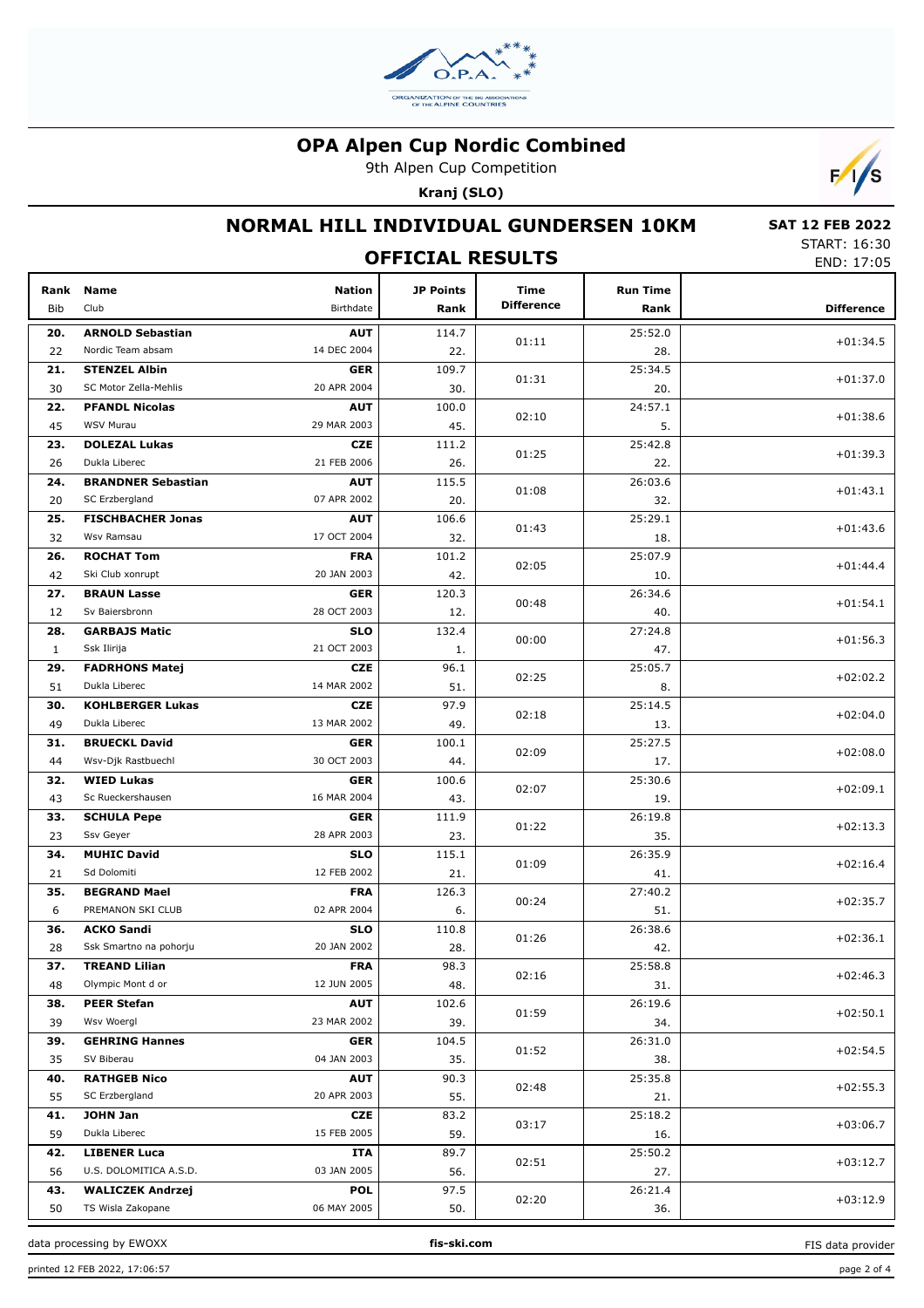

9th Alpen Cup Competition

**Kranj (SLO)**



# **NORMAL HILL INDIVIDUAL GUNDERSEN 10KM**

 **SAT 12 FEB 2022** START: 16:30 END: 17:05

| <b>OFFICIAL RESULTS</b> |                                 |                            |                          |                                  |                         |                   |
|-------------------------|---------------------------------|----------------------------|--------------------------|----------------------------------|-------------------------|-------------------|
| Rank<br><b>Bib</b>      | <b>Name</b><br>Club             | <b>Nation</b><br>Birthdate | <b>JP Points</b><br>Rank | <b>Time</b><br><b>Difference</b> | <b>Run Time</b><br>Rank | <b>Difference</b> |
| 44.                     | <b>ZAJEC Urban</b>              | <b>SLO</b>                 | 116.1                    |                                  | 27:41.7                 |                   |
| 19                      | Sk Triglav kranj                | 21 FEB 2005                | 19.                      | 01:05                            | 52.                     | $+03:18.2$        |
| 45.                     | <b>BERTIGNOL Michael</b>        | <b>AUT</b>                 | 107.8                    |                                  | 27:13.3                 |                   |
| 31                      | Sc Erzbergland                  | 28 NOV 2004                | 31.                      | 01:38                            | 45.                     | $+03:22.8$        |
| 46.                     | <b>KADIVEC Gregor</b>           | <b>SLO</b>                 | 111.7                    |                                  | 27:50.8                 |                   |
| 24                      | SK Triglav Kranj                | 14 MAR 2006                | 24.                      | 01:23                            | 53.                     | $+03:45.3$        |
| 47.                     | <b>MUHIC Aleks</b>              | <b>SLO</b>                 | 117.9                    |                                  | 28:19.0                 |                   |
| 17                      | Sd Dolomiti                     | 12 FEB 2002                | 17.                      | 00:58                            | 55.                     | $+03:48.5$        |
| 48.                     | <b>SUDEK Radim</b>              | <b>CZE</b>                 | 91.4                     |                                  | 26:42.5                 |                   |
| 54                      | Dukla Liberec                   | 06 JAN 2004                | 54.                      | 02:44                            | 43.                     | $+03:58.0$        |
| 49.                     | <b>NETZER Leonard</b>           | <b>AUT</b>                 | 88.5                     |                                  | 26:30.8                 |                   |
| 57                      | SV Innsbruck-Bergisel           | 15 NOV 2004                | 57.                      | 02:56                            | 37.                     | $+03:58.3$        |
| 50.                     | <b>KUCHTA Bartlomiej</b>        | <b>POL</b>                 | 99.5                     | 02:12                            | 27:25.4                 | $+04:08.9$        |
| 46                      | LKS Poronin                     | 07 NOV 2003                | 46.                      |                                  | 48.                     |                   |
| 51.                     | <b>SAMHABER David</b>           | <b>AUT</b>                 | 101.8                    |                                  | 27:35.6                 |                   |
| 41                      | UVB Hinzenbach                  | 14 APR 2002                | 41.                      | 02:02                            | 49.                     | $+04:09.1$        |
| 52.                     | <b>VENTURINI Bryan</b>          | <b>ITA</b>                 | 106.0                    |                                  | 28:16.0                 |                   |
| 33                      | U.S. DOLOMITICA A.S.D.          | 27 MAY 2006                | 33.                      | 01:46                            | 54.                     | $+04:33.5$        |
| 53.                     | <b>JUVAN Jost</b>               | <b>SLO</b>                 | 118.2                    | 00:57                            | 29:11.2                 | $+04:39.7$        |
| 16                      | SK Triglav Kranj                | 21 NOV 2004                | 16.                      |                                  | 56.                     |                   |
| 54.                     | <b>MUELLER Constantin</b>       | <b>GER</b>                 | 80.4                     | 03:28                            | 26:48.2                 | $+04:47.7$        |
| 61                      |                                 | 13 OCT 2005                | 61.                      |                                  | 44.                     |                   |
| 55.                     | <b>CONSOLATI Eros</b>           | <b>ITA</b>                 | 92.2                     | 02:41                            | 27:37.0                 | $+04:49.5$        |
| 52                      | U.S. DOLOMITICA A.S.D.          | 12 AUG 2004                | 52.                      |                                  | 50.                     |                   |
| 56.                     | <b>FACCHINI Manuel</b>          | <b>ITA</b>                 | 81.4                     | 03:24                            | 27:22.3                 | $+05:17.8$        |
| 60                      | U.S. DOLOMITICA A.S.D.          | 09 SEP 2002                | 60.                      |                                  | 46.                     |                   |
| 57.                     | <b>PENET Tom</b>                | <b>FRA</b>                 | 98.4                     | 02:16                            | 29:13.5                 | $+06:01.0$        |
| 47                      | Us Autrans                      | 01 MAR 2004                | 47.                      |                                  | 57.                     |                   |
| 58.                     | <b>BORGENHEIMER Julius</b>      | <b>GER</b>                 | 104.3                    | 01:52                            | 30:12.3                 | $+06:35.8$        |
| 37                      | SK Berchtesgaden                | 16 DEC 2006                | 36.                      |                                  | 59.                     |                   |
| 59.                     | <b>DOVZAN Lovro</b>             | <b>SLO</b>                 | 86.7                     | 03:03                            | 29:36.8                 | $+07:11.3$        |
| 58                      | Nsk Trzic fmg                   | 29 JUL 2004                | 58.                      |                                  | 58.                     |                   |
| 60.                     | <b>BREGAR Gal</b>               | <b>SLO</b>                 | 91.8                     | 02:42                            | 32:27.2                 | $+09:40.7$        |
| 53                      | SMUCARSKO SKAKALNI KLUB ILIRIJA | 04 OCT 2006                | 53.                      |                                  | 60.                     |                   |

| Did not finish |                      |            |              |       |  |  |  |
|----------------|----------------------|------------|--------------|-------|--|--|--|
| <b>Bib</b>     | <b>Name</b>          |            |              |       |  |  |  |
| 36             | <b>HLADNIK Matic</b> | <b>SLO</b> | 36.<br>104.3 | 01:52 |  |  |  |

| <b>Weather Information</b> |               |              |             |                        |                       |  |  |
|----------------------------|---------------|--------------|-------------|------------------------|-----------------------|--|--|
|                            | Weather       | Snow<br>[°C] | Air<br>[°C] | <b>Humidity</b><br>[%] | <b>Snow condition</b> |  |  |
| Cross country              | partly cloudy |              |             | 50                     | hard                  |  |  |

data processing by EWOXX **fis-ski.com**

FIS data provider